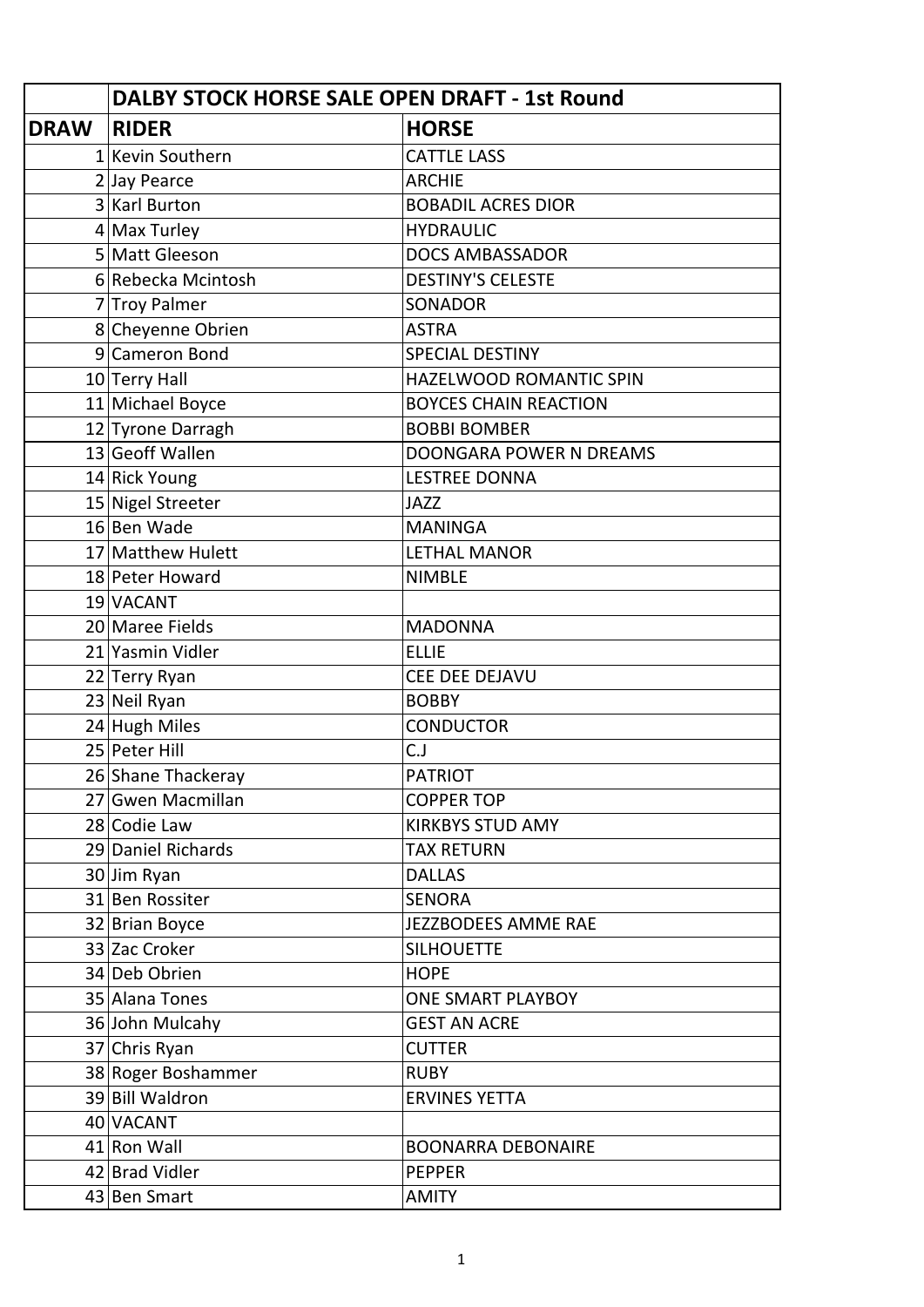|             | <b>DALBY STOCK HORSE SALE OPEN DRAFT - 1st Round</b> |                            |
|-------------|------------------------------------------------------|----------------------------|
| <b>DRAW</b> | <b>RIDER</b>                                         | <b>HORSE</b>               |
|             | 44 Wayne Dennien                                     | <b>CTK SMILEY</b>          |
|             | 45 Robert Wells                                      | <b>WELLS DAWN</b>          |
|             | 46 Rick Seeds                                        | <b>BOBBY BO DIDDLEY</b>    |
|             | 47 Wendy Maguire                                     | <b>GARTHOWEN BURRUNDIE</b> |
|             | 48 Casey Tones                                       | <b>LOGO</b>                |
|             | 49 Paul Christiansen                                 | <b>DEW POINT</b>           |
|             | 50 Murray Bonisch                                    | <b>KIRALA MELODY</b>       |
|             | 51 John Moffatt                                      | <b>JENNIFER</b>            |
|             | 52 Jody Crozier                                      | <b>ALLANDALE CHASE</b>     |
|             | 53 Mike Craven                                       | <b>DOC</b>                 |
|             | 54 David Manchon                                     | RIUNA NICHOLETTE           |
|             | 55 Mick Cuskelly                                     | <b>CANDLE</b>              |
|             | 56 Karl Burton                                       | <b>DANDY DESTINY</b>       |
|             | 57 Troy Palmer                                       | <b>SNIPER</b>              |
|             | 58 Cheyenne Obrien                                   | <b>AVALON</b>              |
|             | 59 Jim Okeeffe                                       | <b>BLENHEIM ANGELA</b>     |
|             | 60 Terry Hartman                                     | <b>COUNTRYWIDE DIXIE</b>   |
|             | 61 Kevin Southern                                    | <b>DELIGHTFUL OAK</b>      |
|             | 62 Rae Nott                                          | YB ROCK & RAG TIME         |
|             | 63 VACANT                                            |                            |
|             | 64 Maryanne Gough                                    | <b>DOCS SAMBORA</b>        |
|             | 65 Cameron Bond                                      | PERFECT LADY               |
|             | 66 Emily Ryan                                        | <b>CLASSIC JAKE</b>        |
|             | 67 Geoff Schrader                                    | <b>LUCKY LAD</b>           |
|             | 68 Brad Ison                                         | <b>CRUZE CONTROL</b>       |
|             | 69 Michael Boyce                                     | <b>CONNIE RAY</b>          |
|             | 70 Ian Aitken                                        | <b>BOONERI LEWIS</b>       |
|             | 71 Rick Young                                        | <b>MARNIES DESTINY</b>     |
|             | 72 Allen Ramsey                                      | <b>NICHOLA</b>             |
|             | 73 Felicity Forsyth                                  | <b>LINDEE</b>              |
|             | 74 Stephen Huth                                      | <b>THUNDER</b>             |
|             | 75 Johnny Mackenzie                                  | <b>JAZZ</b>                |
|             | 76 Fiona Jamieson                                    | LAREENA                    |
|             | 77 Stephen Sheppard                                  | <b>LYRIC</b>               |
|             | 78 Sarah Wells                                       | <b>TREASURE</b>            |
|             | 79 Charlie Smith                                     | <b>STOCKHAVEN BANJO</b>    |
|             | 80 Snow Crozier                                      | <b>FOX</b>                 |
|             | 81 Vicki Howard                                      | <b>JULIETTE</b>            |
|             | 82 Rebecka Mcintosh                                  | HAZELWOOD RAFFLE           |
|             | 83 Bob Wanstall                                      | <b>FANCY</b>               |
|             | 84 VACANT                                            |                            |
|             | 85 Jay Pearce                                        | <b>DIAMOND</b>             |
|             | 86 Kylie Charlton                                    | <b>HUNTER</b>              |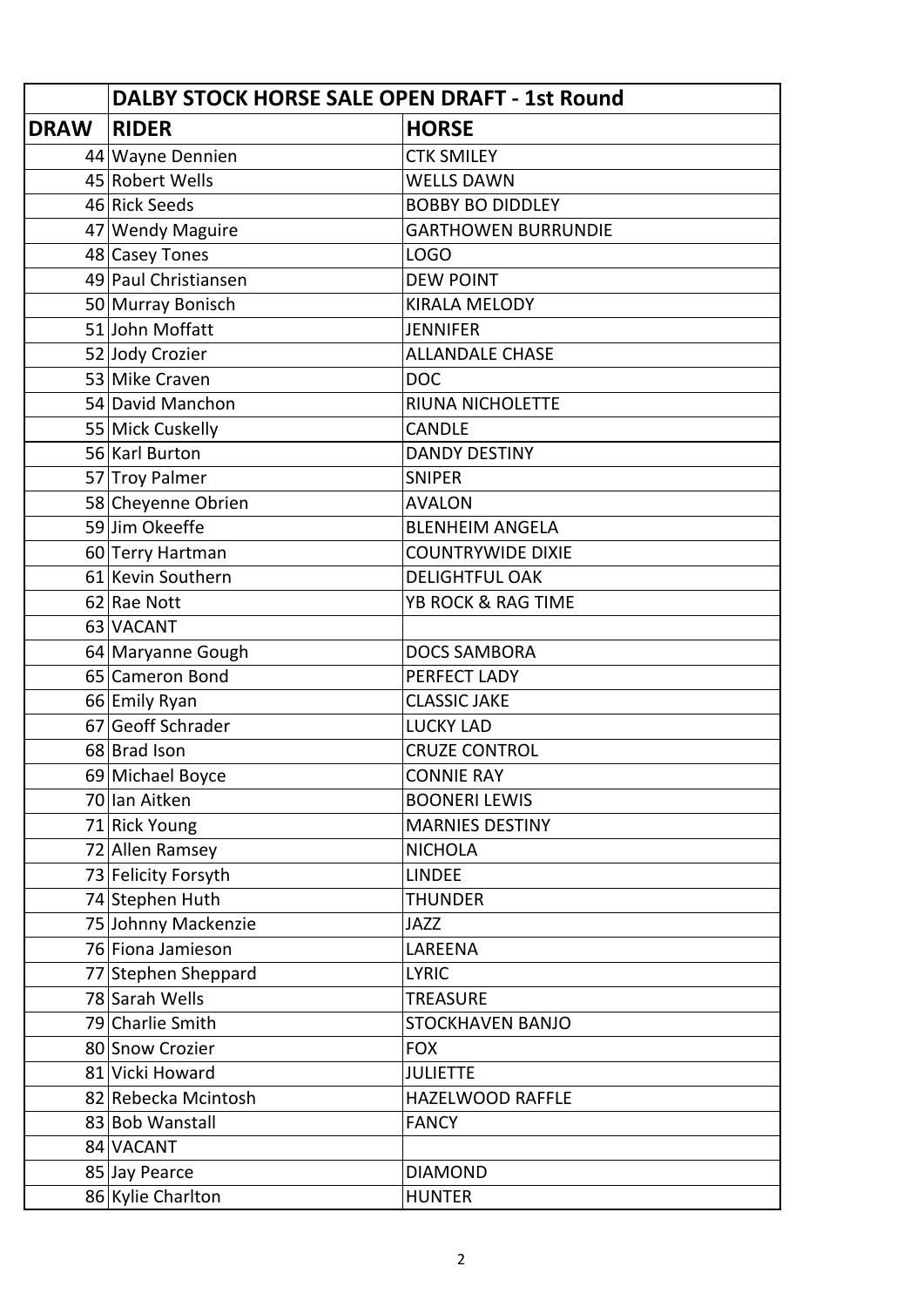|             | DALBY STOCK HORSE SALE OPEN DRAFT - 1st Round |                             |
|-------------|-----------------------------------------------|-----------------------------|
| <b>DRAW</b> | <b>RIDER</b>                                  | <b>HORSE</b>                |
|             | 87 Terry Hall                                 | MI GOLD N ACRES             |
|             | 88 Errol Cooper                               | <b>BARRISTER</b>            |
|             | 89 Malcolm Golik                              | <b>WILLDRAFT HUNTER</b>     |
|             | 90 Katrina Jeffries                           | <b>DIVA</b>                 |
|             | 91 Geoff Wallen                               | <b>DOONGARA MANPOWER</b>    |
|             | 92 Tyrone Darragh                             | <b>LADY'S MAN</b>           |
|             | 93 Nigel Streeter                             | <b>JEEP</b>                 |
|             | 94 Ben Wade                                   | <b>MAINRIDGE SYMETRY</b>    |
|             | 95 Matt Gleeson                               | <b>KENMORE COMIC</b>        |
|             | 96 Lauren Winks                               | <b>WOOLERINA RHYTHM</b>     |
|             | 97 Chris Hall                                 | <b>HAZELWOOD COPYRIGHT</b>  |
|             | 98 Terry Ryan                                 | <b>FORTY NINER DREAMING</b> |
|             | 99 Terry Hanigan                              | <b>FRAZER</b>               |
|             | 100 Cheyenne Obrien                           | <b>CASHMAN</b>              |
|             | 101 Amanda Mcarthur                           | <b>BLUE</b>                 |
|             | 102 Hugh Miles                                | <b>DREAMTIME</b>            |
|             | 103 Allan Young                               | <b>ACRES LIBERTY BEAU</b>   |
|             | $104$ Jane Fay                                | <b>BELLA ROSE</b>           |
|             | 105 Jess Crozier                              | <b>DEAR ME</b>              |
|             | 106 VACANT                                    |                             |
|             | 107 Joel Hill                                 | <b>LLOYD</b>                |
|             | 108 Tony Macfarlane                           | <b>JB</b>                   |
|             | 109 Trevor Richards                           | <b>LITTLE ROMAN</b>         |
|             | 110 Stephen Wells                             | <b>HOPE</b>                 |
|             | 111 Brendan Fitzgerald                        | <b>BAZIL</b>                |
|             | 112 Tim Hollis                                | <b>DULKARA HITLER</b>       |
|             | 113 Bradley Mourilyan                         | <b>ST RONAN LADY GREER</b>  |
|             | 114 John Smoothy                              | <b>BROWN ROOSTER</b>        |
|             | 115 Chris Ryan                                | <b>SMOOTH DESTINY</b>       |
|             | 116 Andrew Winks                              | <b>DOCS LEGACY</b>          |
|             | 117 Ron Wall                                  | <b>OUTBACK JACK</b>         |
|             | 118 Bill Waldron                              | <b>SILKY DYNASTY</b>        |
|             | 119 Jane Lee                                  | HAZELWOOD REVOLVER          |
|             | 120 Mark Sherlock                             | SABU                        |
|             | 121 Karl Burton                               | <b>OAKS PENNY</b>           |
|             | 122 Kevin Southern                            | <b>FLAME</b>                |
|             | 123 Geoff Dennien                             | <b>BARRICADE</b>            |
|             | 124 Cameron Bond                              | <b>BENTLEY</b>              |
|             | 125 Max Turley                                | <b>SHEILA</b>               |
|             | 126 Matthew Hulett                            | <b>TIMELESS HEATWAVE</b>    |
|             | 127 Barney Obrien                             | <b>CONTIKI</b>              |
|             | 128 VACANT                                    |                             |
|             | 129 Michael Boyce                             | <b>GEMMARS GIFT</b>         |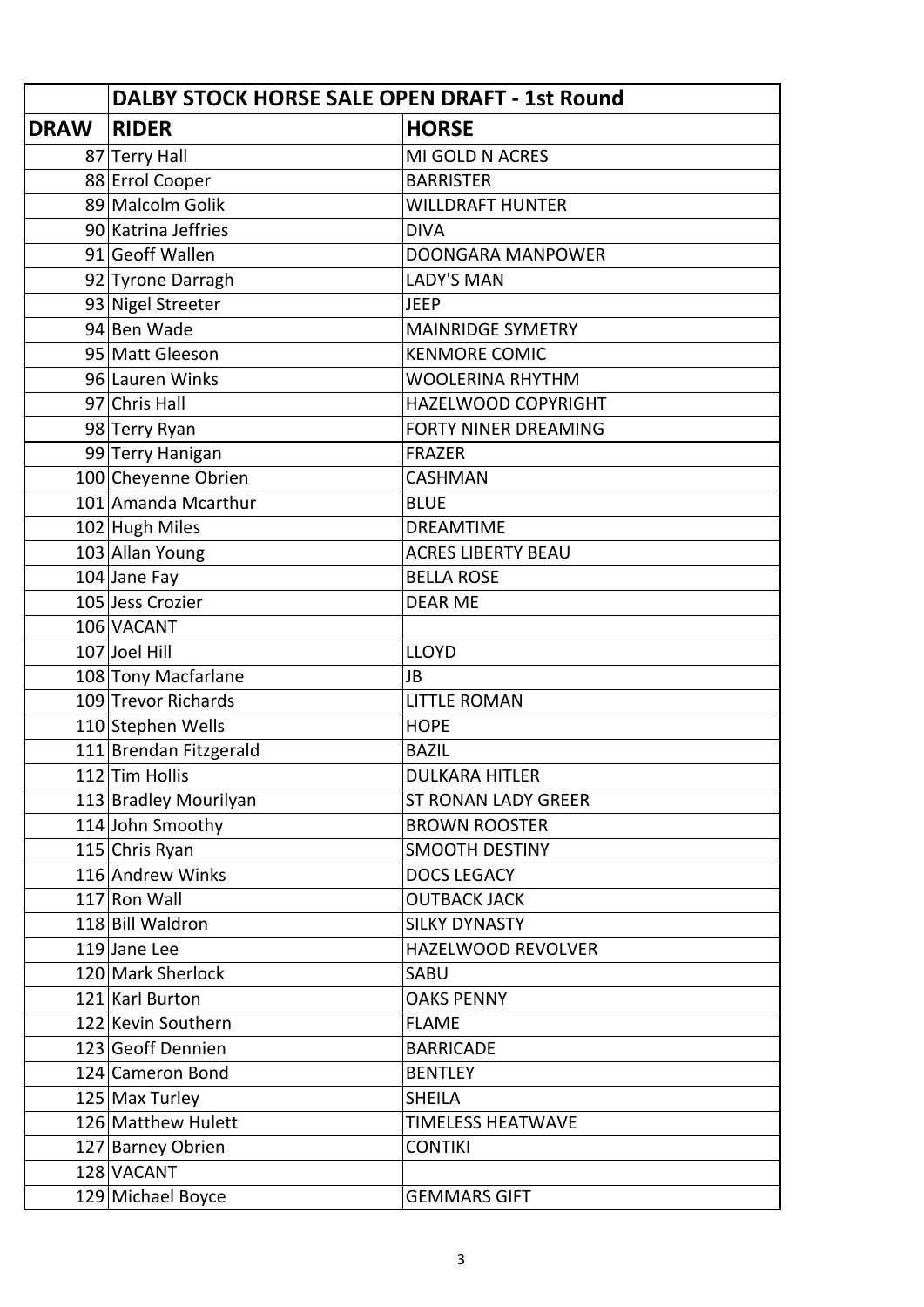|             | <b>DALBY STOCK HORSE SALE OPEN DRAFT - 1st Round</b> |                            |
|-------------|------------------------------------------------------|----------------------------|
| <b>DRAW</b> | <b>RIDER</b>                                         | <b>HORSE</b>               |
|             | 130 Zak Obrien                                       | <b>COWGIRL</b>             |
|             | 131 Troy Palmer                                      | <b>IMPRESSIVE DESTINY</b>  |
|             | 132 Yasmin Vidler                                    | <b>AUSSIE</b>              |
|             | 133 Melinda Fanning                                  | <b>LYNFOX</b>              |
|             | 134 Maree Fields                                     | <b>FOXY</b>                |
|             | 135 Rick Young                                       | <b>SODA BRADMAN</b>        |
|             | 136 Paul Christiansen                                | <b>TOMMY GUN</b>           |
|             | 137 Peter Howard                                     | <b>CTK JITTERBUG</b>       |
|             | 138 Jody Crozier                                     | <b>KIDMAN</b>              |
|             | 139 Mick Cuskelly                                    | <b>STUMPY JOHN</b>         |
|             | 140 Neil Ryan                                        | <b>CHARLIE</b>             |
|             | 141 Deb Obrien                                       | <b>ROSETTE</b>             |
|             | 142 Daniel Richards                                  | <b>BANJO</b>               |
|             | 143 John Moffatt                                     | <b>MISS MOLLY</b>          |
|             | 144 Peter Hill                                       | <b>DUSTY</b>               |
|             | 145 Mick Boyce                                       | <b>ROPELEY PARK ELITE</b>  |
|             | 146 Felicity Forsyth                                 | <b>PAGENT QUEEN</b>        |
|             | 147 Codie Law                                        | <b>KNEIPPS CONRAY</b>      |
|             | 148 Wayne Weber                                      | <b>LINTON</b>              |
|             | 149 Ben Rossiter                                     | EVE N' OAK                 |
|             | 150 VACANT                                           |                            |
|             | 151 Gwen Macmillan                                   | <b>DOT</b>                 |
|             | 152 Zac Croker                                       | <b>KIRKBY STUD CHARITY</b> |
|             | 153 Brian Boyce                                      | <b>SECRET SERVICE</b>      |
|             | 154 Charlie Smith                                    | <b>BOBMAN</b>              |
|             | 155 Wayne Dennien                                    | <b>MATHERSON</b>           |
|             | 156 Murray Bonisch                                   | <b>LARIKIN</b>             |
|             | 157 Ben Smart                                        | <b>TUXEDO</b>              |
|             | 158 Johnny Mackenzie                                 | <b>HUMPHRY</b>             |
|             | 159 Alana Tones                                      | <b>SABLE</b>               |
|             | 160 Cheyenne Obrien                                  | <b>REDETTE</b>             |
|             | 161 Jay Pearce                                       | <b>SILVER ACRES</b>        |
|             | 162 Terry Hall                                       | HAZELWOOD CONMAN           |
|             | 163 Robert Wells                                     | <b>WELLS PLAYGIRL</b>      |
|             | 164 Rick Seeds                                       | RAY DEE OAK                |
|             | 165 Matt Gleeson                                     | <b>MICKEY</b>              |
|             | 166 Geoff Wallen                                     | <b>COOLUM ISABEL</b>       |
|             | 167 Nigel Streeter                                   | <b>ROME</b>                |
|             | 168 Rebecka Mcintosh                                 | <b>BOONERI REVLON</b>      |
|             | 169 Tyrone Darragh                                   | <b>PLAYFUL PUSSY</b>       |
|             | 170 VACANT                                           |                            |
|             | 171 Ben Wade                                         | <b>MAINRIDGE MAHOGANY</b>  |
|             | 172 Mike Craven                                      | <b>HY DIAMOND</b>          |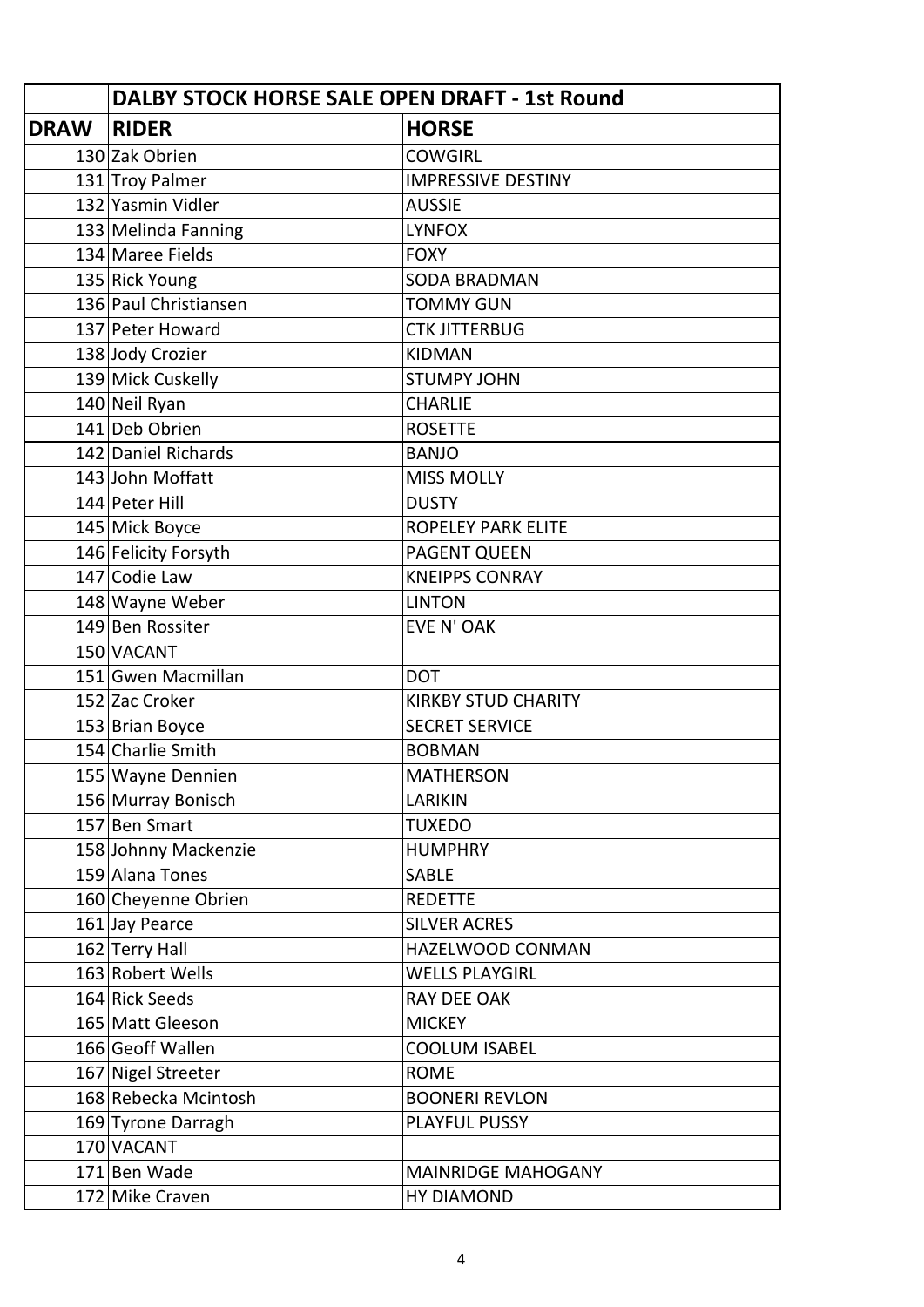|             | DALBY STOCK HORSE SALE OPEN DRAFT - 1st Round |                                     |
|-------------|-----------------------------------------------|-------------------------------------|
| <b>DRAW</b> | <b>RIDER</b>                                  | <b>HORSE</b>                        |
|             | 173 Terry Ryan                                | <b>SYLVIA VALE PLATOON</b>          |
|             | 174 Casey Tones                               | <b>MEXICAN SPINNER</b>              |
|             | 175 David Manchon                             | <b>LETHAL PLAYBOY</b>               |
|             | 176 Hugh Miles                                | <b>MILLION-NIC CHIC</b>             |
|             | 177 Joe Sheppard                              | <b>KITANA ELITE</b>                 |
|             | 178 Wendy Maguire                             | <b>COOINDA CATHERINE</b>            |
|             | 179 Karl Burton                               | <b>OFFICE BOY</b>                   |
|             | 180 Demi Obrien                               | <b>TOSSA</b>                        |
|             | 181 Kevin Southern                            | <b>JUST ANOTHER ACRE</b>            |
|             | 182 Brad Vidler                               | <b>MINKA</b>                        |
|             | 183 Troy Palmer                               | <b>JABELL SHEKERA SPIN</b>          |
|             | 184 Cameron Bond                              | <b>SILVER ACRES</b>                 |
|             | 185 Maryanne Gough                            | <b>CADABRA</b>                      |
|             | 186 John Mulcahy                              | <b>TKO</b>                          |
|             | 187 Cameron Lee                               | <b>BAR NONE CONNOR</b>              |
|             | 188 Chris Ryan                                | <b>SMOOTHY</b>                      |
|             | 189 Alexia Fitzgerald                         | <b>GALAXY</b>                       |
|             | 190 Brad Ison                                 | <b>SKEETA JAMES</b>                 |
|             | 191 Geoff Schrader                            | <b>SODA ROMAN KNIGHT</b>            |
|             | 192 Michael Boyce                             | <b>BOYCES SECRET LOTTO</b>          |
|             | 193 VACANT                                    |                                     |
|             | 194 Rick Young                                | <b>TASSAS EXPLANATION</b>           |
|             | 195 Terry Hartman                             | <b>SCALLYWAG</b>                    |
|             | 196 Wayne Edwards                             | <b>RESPECT</b>                      |
|             | 197 Kylie Charlton                            | <b>LYRIC</b>                        |
|             | 198 Cheyenne Obrien                           | <b>ROXETTE</b>                      |
|             | 199 Stephen Huth                              | <b>SCARLETT</b>                     |
|             | 200 Bill Waldron                              | <b>MARNIE</b>                       |
|             | 201 Ron Wall                                  | SODA ONO                            |
|             | 202 Stephen Sheppard                          | <b>POISE</b>                        |
|             | 203 Jim Okeeffe                               | <b>BLENHEIM FABIOLA</b>             |
|             | 204 Sarah Wells                               | <b>ASH</b>                          |
|             | 205 Errol Cooper                              | <b>LEVI</b>                         |
|             | 206 Bob Wanstall                              | HAZELWOOD RESPECT                   |
|             | 207 Kristin Jamieson                          | <b>SPOOK</b>                        |
|             | 208 Katrina Jeffries                          | <b>DEISEL</b>                       |
|             | 209 Chris Coman                               | <b>WINDERADEEN SHORTONREYN</b>      |
|             | 210 Bradley Mourilyan                         | <b>VALEVIEW FORTY EIGHT DEGREES</b> |
|             | 211 Paul Christiansen                         | <b>HARTY ACRE</b>                   |
|             | 212 Jane Lee                                  | <b>BAR NONE CONISEUR</b>            |
|             | 213 VACANT                                    |                                     |
|             | 214 Allan Young                               | <b>LIBERTY SILVER RAIN</b>          |
|             | 215 Allen Ramsey                              | <b>NICHOLITE</b>                    |